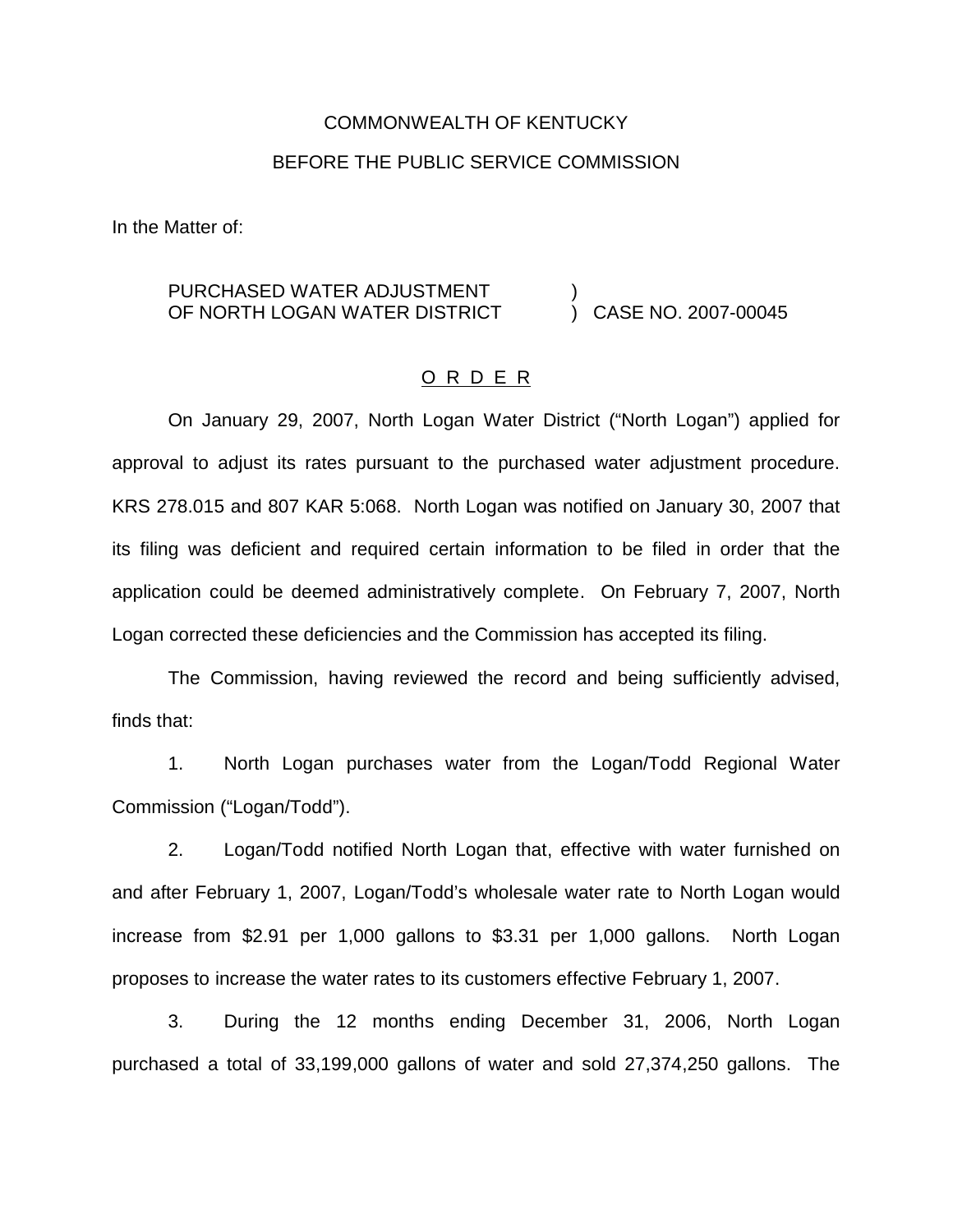increase in the cost of purchased water is \$13,280.00, resulting in a purchased water adjustment of \$0.49 per 1,000 gallons.

4. The purchased water adjustment of \$0.49 per 1,000 gallons is fair, just, and reasonable and should be approved.

IT IS THEREFORE ORDERED that:

1. The rates proposed by North Logan are approved.

2. The purchased water adjustment of \$0.49 per 1,000 gallons and the rates in Appendix A, attached hereto and incorporated herein, are fair, just, and reasonable and are approved for services rendered on and after February 1, 2007.

3. The proposed tariff sheets filed by North Logan are accepted as filed.

Done at Frankfort, Kentucky, this 27<sup>th</sup> day of February, 2007.

By the Commission

ATTEST:

**Executive Director** 

Case No. 2007-00045